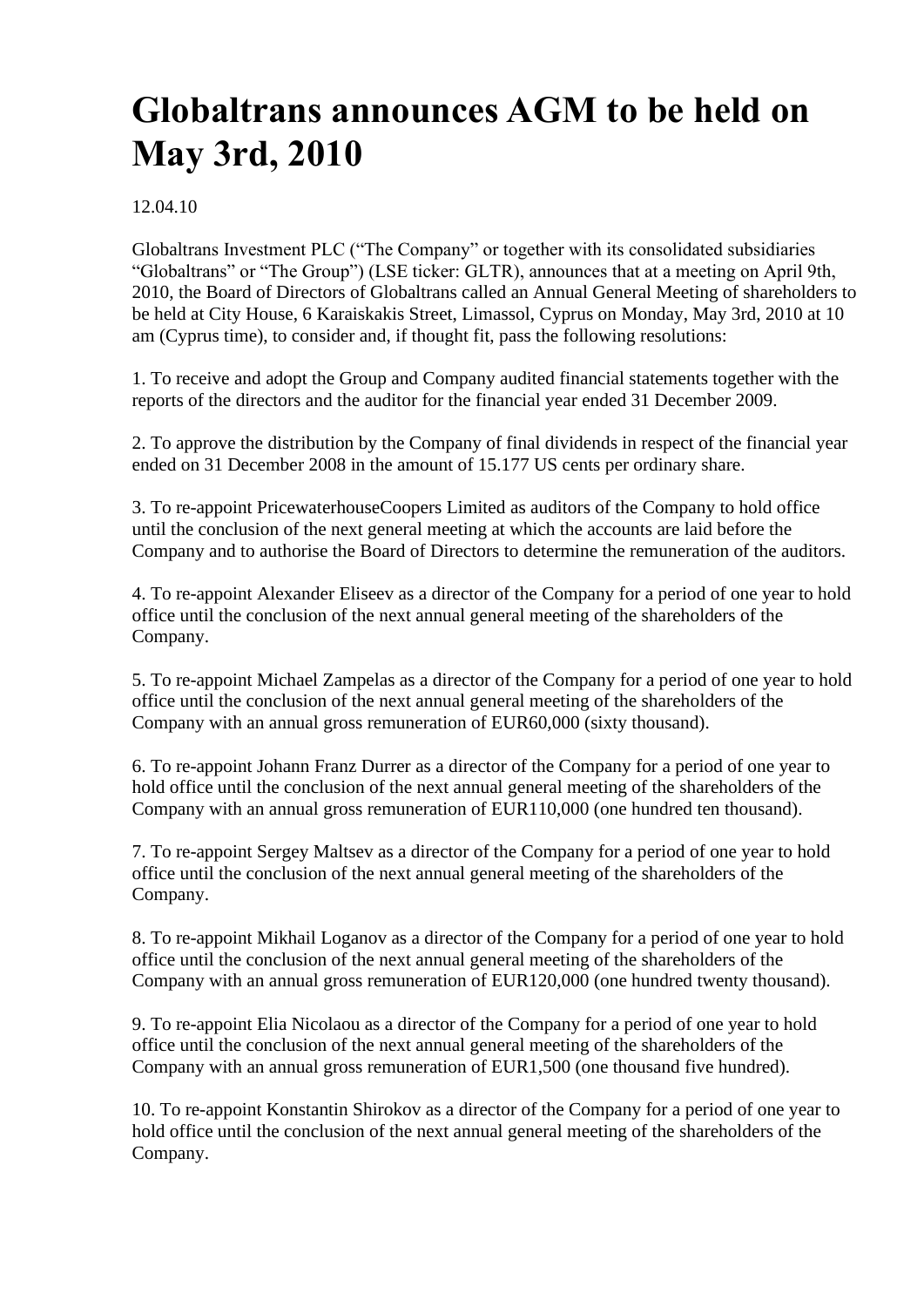## **NOTES**

1. Every holder of the Company's ordinary shares entitled to attend and vote at the above mentioned annual general meeting is entitled to appoint a proxy to attend and vote on his/her behalf. Such proxy need not be a member of the Company. To be valid, the relevant instrument appointing a proxy must be in the form attached to this notice of the annual general meeting and if applicable the power of attorney or other authority if any under which it is signed or a notarially certified copy of that power or authority shall be delivered at the registered office of the Company, at Omirou 20, Agios Nikolaos, 3095 Limassol, Cyprus, not later than 48 hours before the time for holding the annual general meeting.

2. Holders of global depositary receipts ("GDRs") will receive a written request containing voting instructions by which he/she may give instructions to the Depositary to vote for or against each resolution. Such request will include details as to the steps GDR holders need to take in order to give such instructions.

3. This notice of annual general meeting and attached form of proxy are available for viewing at the registered office of the Company, at Omirou 20, Agios Nikolaos, 3095 Limassol, Cyprus, and will shortly be available at the Document Viewing Facility of the UK Listing Authority, located at The Financial Services Authority, 25 The North Colonnade, Canary Wharf, London E14 5HS, United Kingdom.

#### ENQUIRIES

#### **Globaltrans Investor Relations**

Priit Pedaja

Mikhail Perestyuk

+357 25 503 153

Email: [irteam\(at\)globaltrans.com](mailto:irteam@globaltrans.com)

#### **The Bank of New York Mellon Investor Services**

Phone: +1 888 BNY ADRS (1 888 269 2377); +1 201 680 6825

Email: [shrrelations\(at\)bnymellon.com](mailto:shrrelations@bnymellon.com)

#### NOTES TO EDITORS

Globaltrans (Globaltrans Investment PLC together with its subsidiaries - "Globaltrans" or "the Group") is the largest privately owned freight rail transportation group with operations in Russia